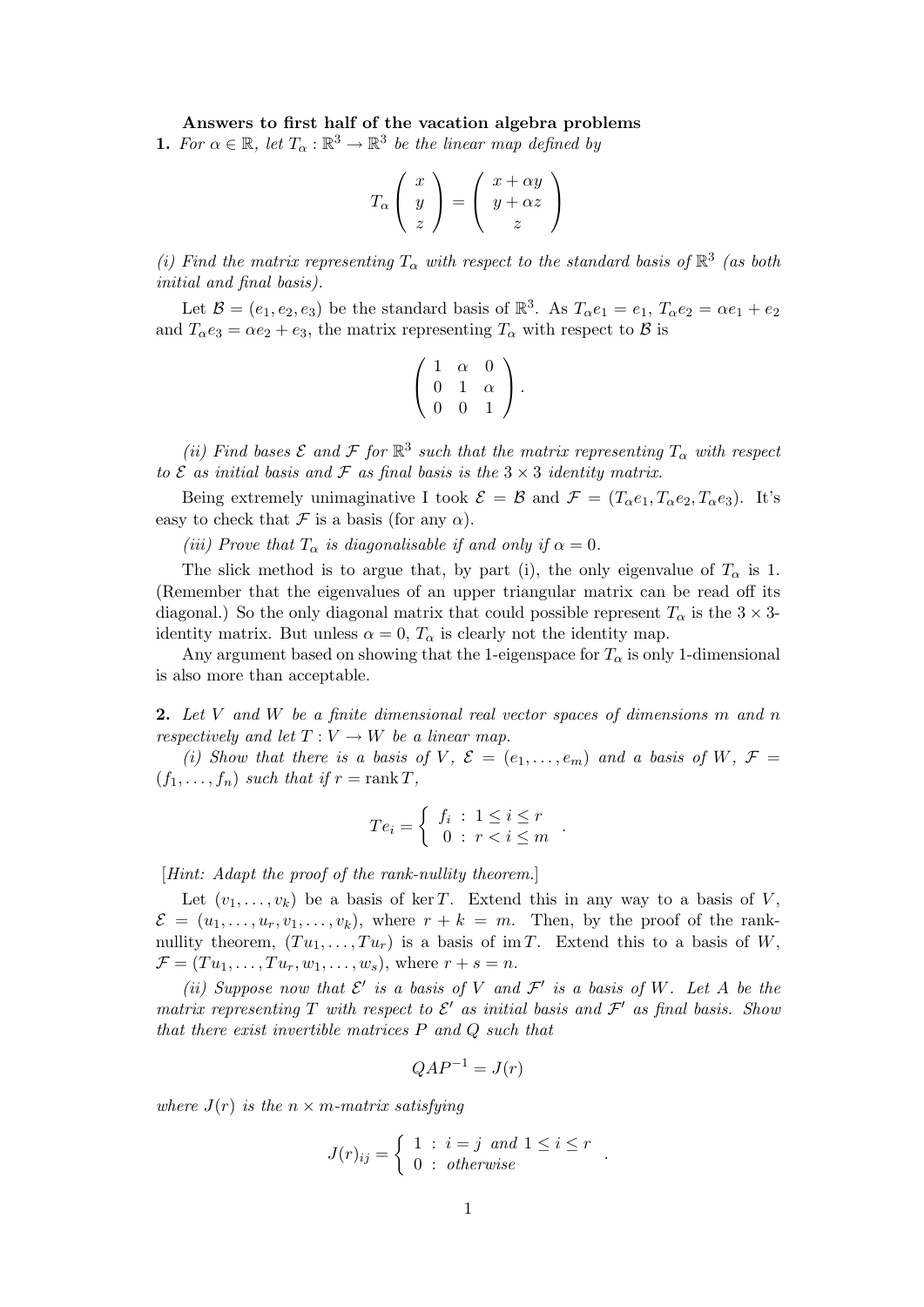The matrix representing T with respect to  $\mathcal E$  as initial basis and  $\mathcal F$  as final basis is  $J(r)$ . (This is a straight-forward check.)

Let P be the matrix of the identity transformation with respect to  $\mathcal{E}'$  as initial basis and  $\mathcal E$  as final basis. (So the columns of P are the coefficients expressing each element of  $\mathcal{E}'$  in terms of the elements of  $\mathcal{E}$ .) We write this as  $P = \varepsilon[1_V]_{\mathcal{E}'}$ . Similarly let  $Q = f[1_V]_{\mathcal{F}}$ . We have

$$
J(r) = \mathcal{F}[T]_{\mathcal{E}} = \mathcal{F}[1_V]_{\mathcal{F}'\mathcal{F}'}[T]_{\mathcal{E}'\mathcal{E}'}[1_V]_{\mathcal{E}} = QAP^{-1}.
$$

Two remarks: 1) You should be prepared to produce a proof of the rank-nullity theorem without reference to your notes! I find that if I remember to always start 'Take a basis for  $\ker T$  ...' the proof comes out fairly automatically.

2) We've shown that given any matrix A there exist invertible matrices R and S such that  $RAS = J(r)$  for some r. In lectures you saw a more concrete proof of this result using row and column operations.

**3.** (i) Suppose that U and W are vector subspaces of a vector space V. Show that there is a basis of V containing bases for  $U \cap W$ , U and W.

[You may assume that if X is a vector subspace of the vector space Y then any basis of X can be extend to a basis of  $Y$ .

Let  $(e_1, \ldots, e_l)$  be a basis for the vector subspace  $U \cap W$ . We may extend this basis to a basis  $(e_1, \ldots, e_l, f_1, \ldots, f_m)$  of U. Independently we may extend it to a basis  $(e_1,\ldots,e_l,g_1,\ldots,g_n)$  of W. We expect that  $\mathcal{B}=(e_1,\ldots,e_l,f_1,\ldots,f_m,g_1,\ldots,g_n)$  will be a basis for  $U + W$ , the vector subspace of V spanned by U and W. The next two paragraphs prove this.

First of all we check that B spans  $U + W$ . Given  $u \in U$  we can write u as a linear combination of the  $e_i$  and  $f_j$ . Similarly given  $w \in W$  we can write w as a linear combination of the  $e_i$  and  $g_k$ . So  $u + w$  is a linear combination of elements of  $\beta$ .

Linear independence is a bit more fiddly. Suppose that

$$
\sum_{i=1}^{l} \lambda_i e_i + \sum_{j=1}^{m} \mu_j f_j + \sum_{k=1}^{n} \nu_k g_k = 0.
$$

Subtracting the third sum we find that

$$
\sum_{i=1}^{l} \lambda_i e_i + \sum_{j=1}^{m} \mu_j f_j = -\sum_{k=1}^{n} \nu_k g_k \in U \cap W.
$$

Accordingly there exist some further scalars  $\zeta_i$  such that  $\sum_k \nu_k g_k = \sum_i \zeta_i e_i$ . But together the  $e_i$  and  $g_k$  form a basis (the basis of W found above), so they are linearly independent. Hence  $\nu_k = 0$  for all k. Substituting back we get  $\sum_i \lambda_i e_i + \sum_j \mu_j f_j = 0$ , and now a similar argument shows that the  $\lambda_i$  and  $\mu_j$  are also all 0.

If we extend  $\mathcal B$  to a basis of V, we get a basis of V with the required properties.

(ii) Deduce that  $V = U \oplus W$  if and only if  $U \cap W = 0$  and  $\dim U + \dim W = \dim V$ .

Recall that, by definition, V is the direct sum of U and W (written  $V = U \oplus W$ ) if  $U \cap W = 0$  and  $V = U + W$ .

if: Part (i) proves the identity

$$
\dim(U+W) = \dim U + \dim W - \dim(U \cap W).
$$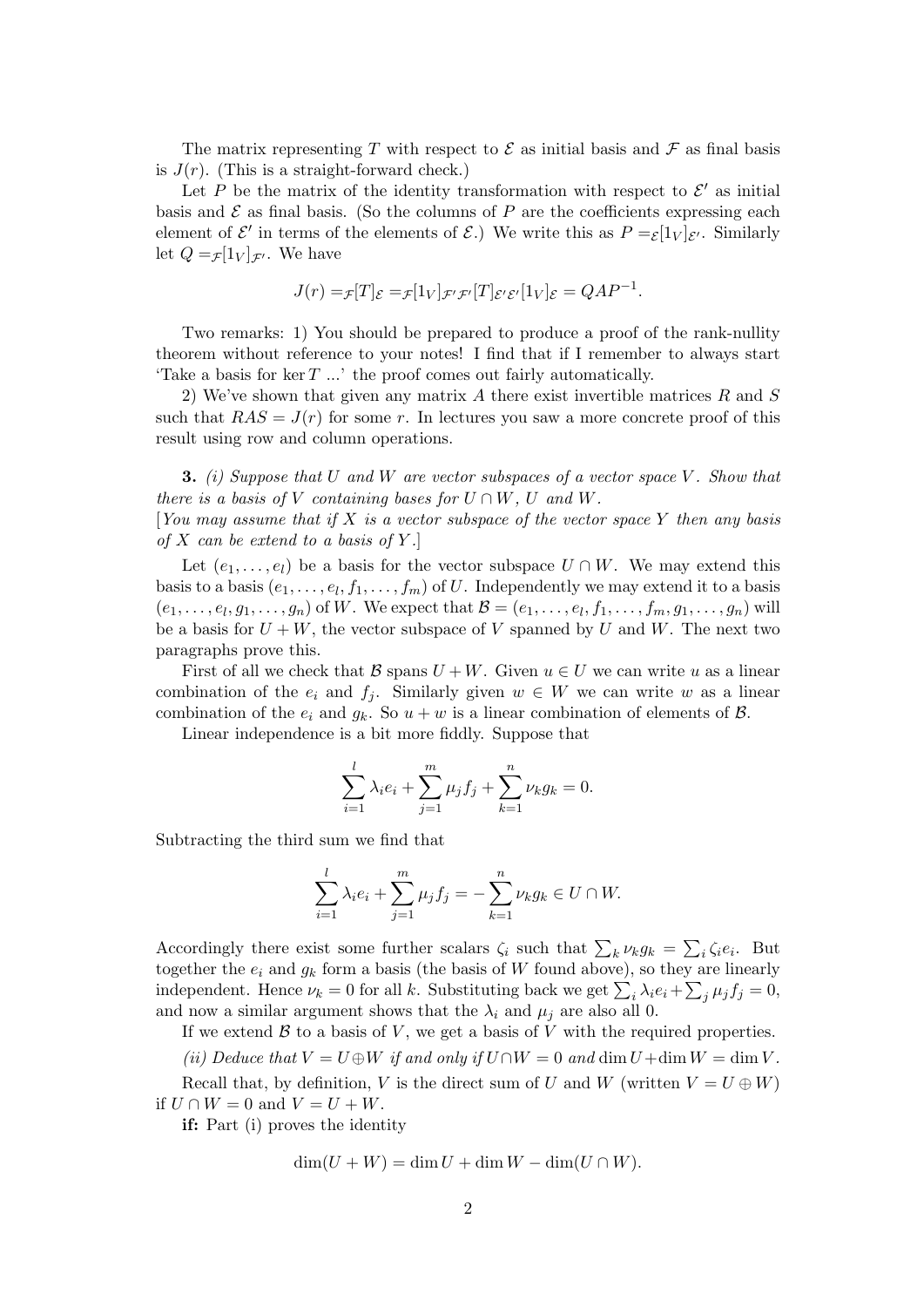So if  $U \cap W = 0$  and  $\dim U + \dim W = \dim V$  then we have  $\dim(U + W) = \dim V$ , hence  $U + W = V$ . So  $V = U \oplus W$ .

only if: Given that  $V = U \oplus W$ , we have  $U \cap W = 0$  and  $U + W = V$ . So  $\dim V = \dim(U+W)$  as required.

(iii) If  $U_1$ ,  $U_2$  and  $U_3$  are vector subspaces of a vector space V, must there be a basis of V containing bases for each of  $U_1$ ,  $U_2$  and  $U_3$ ?

There need not. The diagram below shows 3 different 1-dimensional subspaces of  $\mathbb{R}^2$ . Any basis of  $\mathbb{R}^2$  containing bases for each of  $U_1$ ,  $U_2$  and  $U_3$  would have (at least) 3 elements, but the plane is 2-dimensional.



This can often be a useful example/counterexample to bear in mind.

**4.** Let a, b and c be any 3 complex numbers, and let  $A =$  $\sqrt{ }$  $\overline{1}$  $a \quad b \quad c$  $c \quad a \quad b$  $b \quad c \quad a$  $\setminus$  $\cdot$ 

(i) Let  $\omega = \exp(2\pi i/3)$ . Show that A has eigenvalues  $a + b + c$ ,  $a + \omega b + \omega^2 c$  and  $a + \omega^2 b + \omega c.$ 

One can find eigenvectors for each of the given eigenvalues by inspection:

$$
A\begin{pmatrix} 1\\1\\1 \end{pmatrix} = (a+b+c)\begin{pmatrix} 1\\1\\1 \end{pmatrix}
$$

$$
A\begin{pmatrix} 1\\ \omega\\ \omega^2 \end{pmatrix} = (a+\omega b+\omega^2 c)\begin{pmatrix} 1\\ \omega\\ \omega^2 \end{pmatrix}
$$

$$
A\begin{pmatrix} 1\\ \omega^2\\ \omega \end{pmatrix} = (a+\omega^2 b + \omega c)\begin{pmatrix} 1\\ \omega^2\\ \omega \end{pmatrix}.
$$

(ii) Let  $\alpha$ ,  $\beta$  and  $\gamma$  be complex numbers. By diagonalising A, or otherwise, give necessary and sufficient conditions for the following system of linear equations over C to have a solution:

$$
ax + by + cz = \alpha
$$
  
\n
$$
cx + ay + bz = \beta
$$
  
\n
$$
bx + cy + az = \gamma
$$

First of all, I apologise for setting such a nasty question. Let  $P$  be the matrix whose columns are the eigenvectors of A found above, so

$$
P = \left(\begin{array}{ccc} 1 & 1 & 1 \\ 1 & \omega & \omega^2 \\ 1 & \omega^2 & \omega \end{array}\right)
$$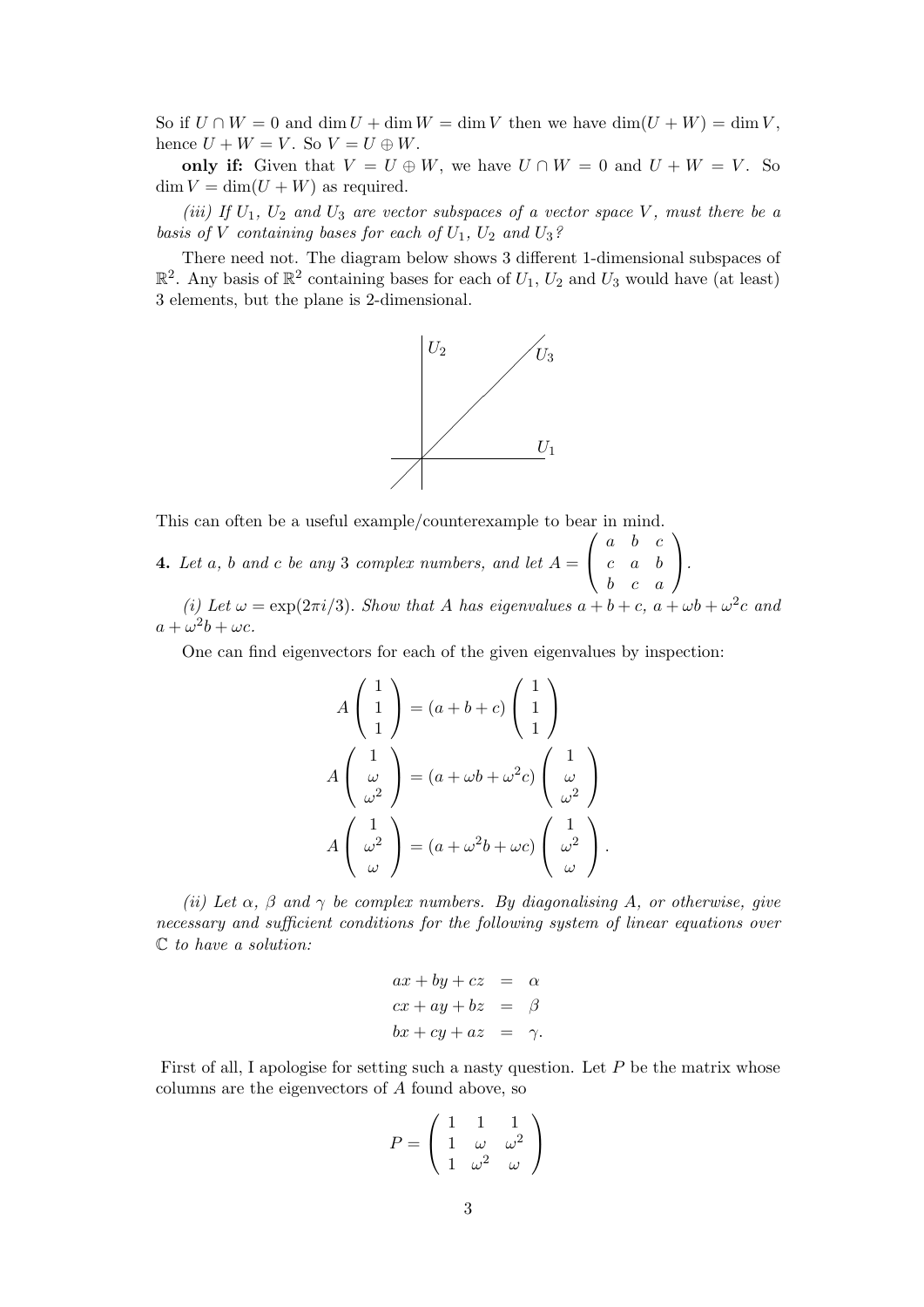and  $AP = PD$  where D is the diagonal matrix with entries  $a + b + c$ ,  $a + \omega b + \omega^2 c$ and  $a + \omega^2 b + \omega c$ .

Let  $z =$  $\sqrt{ }$  $\mathcal{L}$  $\alpha$ β  $\gamma$  $\setminus$ . Suppose there is a solution  $v =$  $\sqrt{ }$  $\overline{1}$  $\boldsymbol{x}$  $\hat{y}$ z  $\setminus$ to  $Av = z$ . Then

 $w = P^{-1}v$  is a solution to  $Dw = P^{-1}APw = P^{-1}z$ . And conversely, given a solution w to  $Dw = P^{-1}z$ , we get a solution v to  $Av = z$ .

Now  $P^{-1}z = \frac{1}{3}$ 3  $\sqrt{ }$  $\overline{1}$  $\alpha + \beta + \gamma$  $\alpha + \omega^2 \beta + \omega \gamma$  $\alpha + \omega\beta + \omega^2\gamma$  $\setminus$ . So by the previous paragraph, the equation  $Av = z$  has a solution if and only if there exists scalars  $\lambda$ ,  $\mu$  and  $\nu$  such that

$$
D\left(\begin{array}{c}\lambda\\\mu\\\nu\end{array}\right)=\left(\begin{array}{c}\alpha+\beta+\gamma\\\alpha+\omega^2\beta+\omega\gamma\\\alpha+\omega\beta+\omega^2\gamma\end{array}\right)
$$

or equivalently,

$$
(a+b+c)\lambda = \alpha + \beta + \gamma,
$$
  
\n
$$
(a+\omega b+\omega^2 c)\mu = \alpha + \omega^2 \beta + \omega \gamma,
$$
  
\n
$$
(a+\omega^2 b+\omega c)\nu = \alpha + \omega \beta + \omega^2 \gamma.
$$

Hence a necessary and sufficient condition for there to be a solution is that

$$
a+b+c=0 \implies \alpha + \beta + \gamma = 0,
$$
  
\n
$$
a+\omega b+\omega^2 c=0 \implies \alpha + \omega^2 \beta + \omega \gamma = 0,
$$
  
\n
$$
a+\omega^2 b+\omega c=0 \implies \alpha + \omega \beta + \omega^2 \gamma = 0.
$$

**5.** Let  $n \geq 1$  and let A be the  $n \times n$  matrix such that  $A_{ij} = 1$  if  $i \neq j$  and  $A_{ij} = 0$  if  $i = j$ ,

|  |              | $\begin{pmatrix} 0 & 1 & \dots & 1 & 1 \\ 1 & 0 & \dots & 1 & 1 \end{pmatrix}$ |                |                |  |
|--|--------------|--------------------------------------------------------------------------------|----------------|----------------|--|
|  |              | $\mathcal{L}_{\mathbf{r},\mathbf{r}}$                                          |                |                |  |
|  |              | 注册标注主                                                                          |                |                |  |
|  | $\mathbf{1}$ | $\mathbb{Z}_{24}$                                                              | $\overline{0}$ |                |  |
|  |              | $1 \ldots$                                                                     |                | $\overline{0}$ |  |

(i) Show that  $n-1$  and  $-1$  are eigenvalues of A and find bases of the associated eigenspaces.

Let  $(e_1, \ldots, e_n)$  be the standard basis of  $\mathbb{R}^n$ . One finds that  $A(e_1 + \ldots + e_n) =$  $(n-1)(e_1 + ... + e_n)$  and  $A(e_1 - e_i) = -(e_1 - e_i)$ . So the -1 eigenspace is  $n-1$ dimensional, with basis  $(e_1-e_2, \ldots, e_1-e_n)$  and the  $(n-1)$ -eigenspace is 1-dimensional.

(ii) Find an invertible  $n \times n$  matrix P such that

$$
P^{-1}AP = \left( \begin{array}{cccc} n-1 & & & \\ & -1 & & \\ & & \ddots & \\ & & & -1 \end{array} \right).
$$

As usual we take for P a matrix whose columns are a basis of eigenvectors for A.